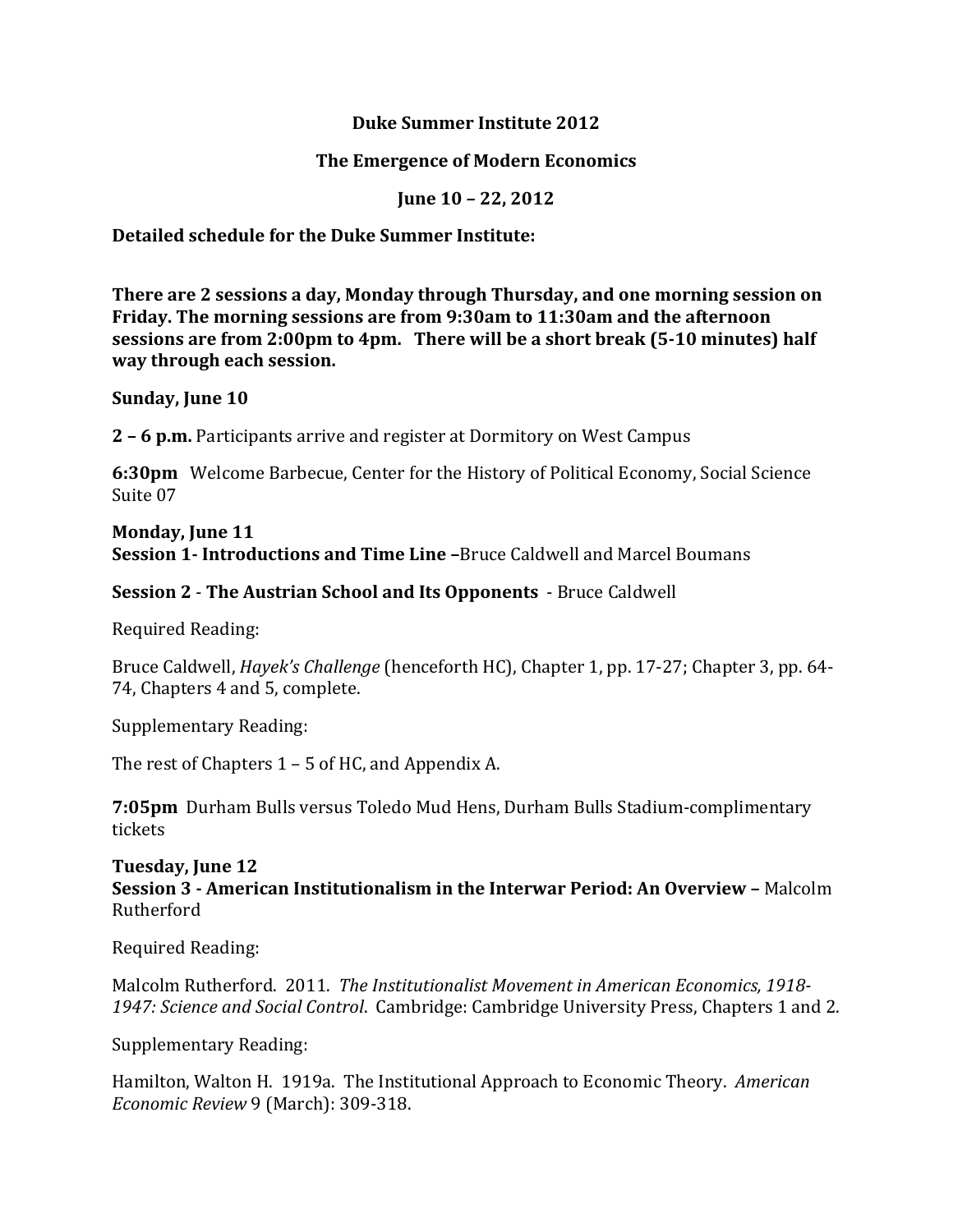Mitchell, Wesley C. 1925. Quantitative Analysis in Economic Theory. American *Economic Review* 15 (March): 1‐12. 

Clark, John M. 1926. *Social Control of Business*. Chicago: University of Chicago Press, Chapter 3.

Edie, Lionel. 1927. Some Positive Contributions of the Institutional Concept. *Quarterly Journal of Economics* 41 (May): 405‐440. 

# **Session 4 – Early Metrics –** Marcel Boumans

Required Reading: 

Augustin Cournot [1897] 1927. *Researches into the Mathematical Principles of the Theory of Wealth*. New York: Macmillan. Translated by Nathaniel Bacon of 1838. Recherches sur les Principes Mathématique de la Théory Richesses, pp. 1-5.

William Stanley Jevons 1866. Brief Account of a General Mathematical Theory of Political Economy. *Journal of the Statistical Society of London* 29(2): 282‐287. 

Irving Fisher [1892] 1925. Appendix III. The Utility and History of Mathematical Method in Economics. *Mathematical Investigations in the Theory of Value and Prices*. New Haven: Yale University Press, pp. 106-19.

I. Fisher [1911] Chapter II Purchasing Power of Money as Related to the Equation of Exchange, in *The Purchasing Power of Money. Its Determination and Relation to Credit, Interest and Crises.* 2d rev. ed. New York: Kelley, pp 8-32.

Supplementary Reading:

These general supplementary readings are secondary sources that provide material relevant to all three of the sessions I will lead.

Boumans, Marcel, Ariane Dupont‐Kieffer and Duo Qin (eds.) 2011. *Histories on Econometrics. History of Political Economy,* supplement to Volume 43. Durham and London: Duke University Press. (These histories cover the development of econometrics from its foundation in the early 1930 until today.)

Hendry, David F. and Mary S. Morgan (eds.) 1995. *The Foundations of Econometric Analysis*. Cambridge: Cambridge University Press. (This companion to Morgan 1990 is both a compilation of classic econometric articles as well as a commentary by the editors on the readings.) 

Klein, Judy L. and Mary S. Morgan (eds.) 2001. *The Age of Economic Measurement*. *History of Political Economy*, supplement to Volume 33. Durham and London: Duke University Press.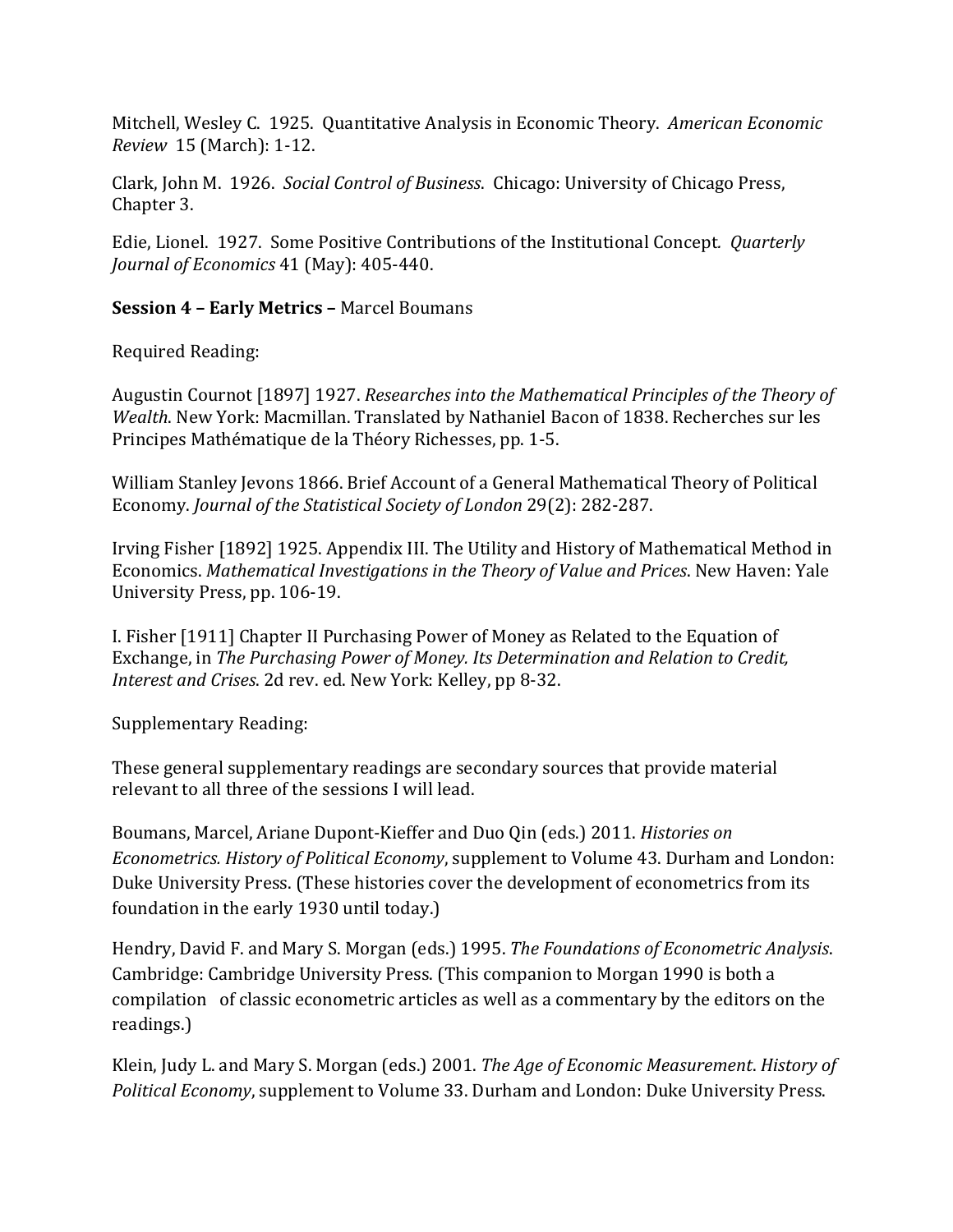(The age of measurement is the period from 1830 to 1950. The histories in this volume cover rising practices of measurement and of mathematization in that period.)

Morgan, Mary S. 1990. *The History of Econometric Ideas*. Cambridge: Cambridge University Press. (This history covers the period from William Stanley Jevons' work of the 1870s through Trygve Haavelmo's *Probability Approach* published in 1944.) 

Weintraub, E. Roy 2002. *How Economics Became a Mathematical Science*. Durham and London: Duke University Press. (This history covers the  $20<sup>th</sup>$  century mathematization of economics.) 

#### **Wednesday, June 13**

**Session 5 ‐ American Institutionalism: Walton Hamilton and Creative Problem Solving - Malcolm Rutherford** 

Required Reading: 

Malcolm Rutherford. 2011. *The Institutionalist Movement in American Economics, 1918‐* 1947: Science and Social Control. Cambridge: Cambridge University Press, Chapters 3 and 6.

Supplementary Materials:

Hamilton, Walton H. 1923. Education--Ritual or Adventure? The Nation 116 (June): 720-721. 

Hamilton, Walton H. 1926. The Problem of Bituminous Coal. American Labor Legislation *Review* 16: 217‐229. 

Hamilton, Walton H. 1930. An Economist Audits his Costs. The Survey 63 (January 1): 380-383. 

Hamilton, Walton H. 1932. The Control of Big Business. The Nation 134 (May 25): 591-593. 

Hamilton, Walton H. 1938. The Path of Due Process of Law. *Ethics* 48 (April): 269-296.

Hamilton, Walton H. 1946. The Economic Man Affects a National Role. *American Economic Review* 36 (May): 735‐744. 

Hamilton, Walton H. 1948. What is a Patent? *Law and Contemporary Problems* 13 (Spring): 245‐259. 

### **Session 6 ‐ Robbins, Friedman, and Economic Methodology –** Wade Hands

Required Reading: 

Robbins, Lionel (1935), *An Essay on the Nature and Significance of Economic Science*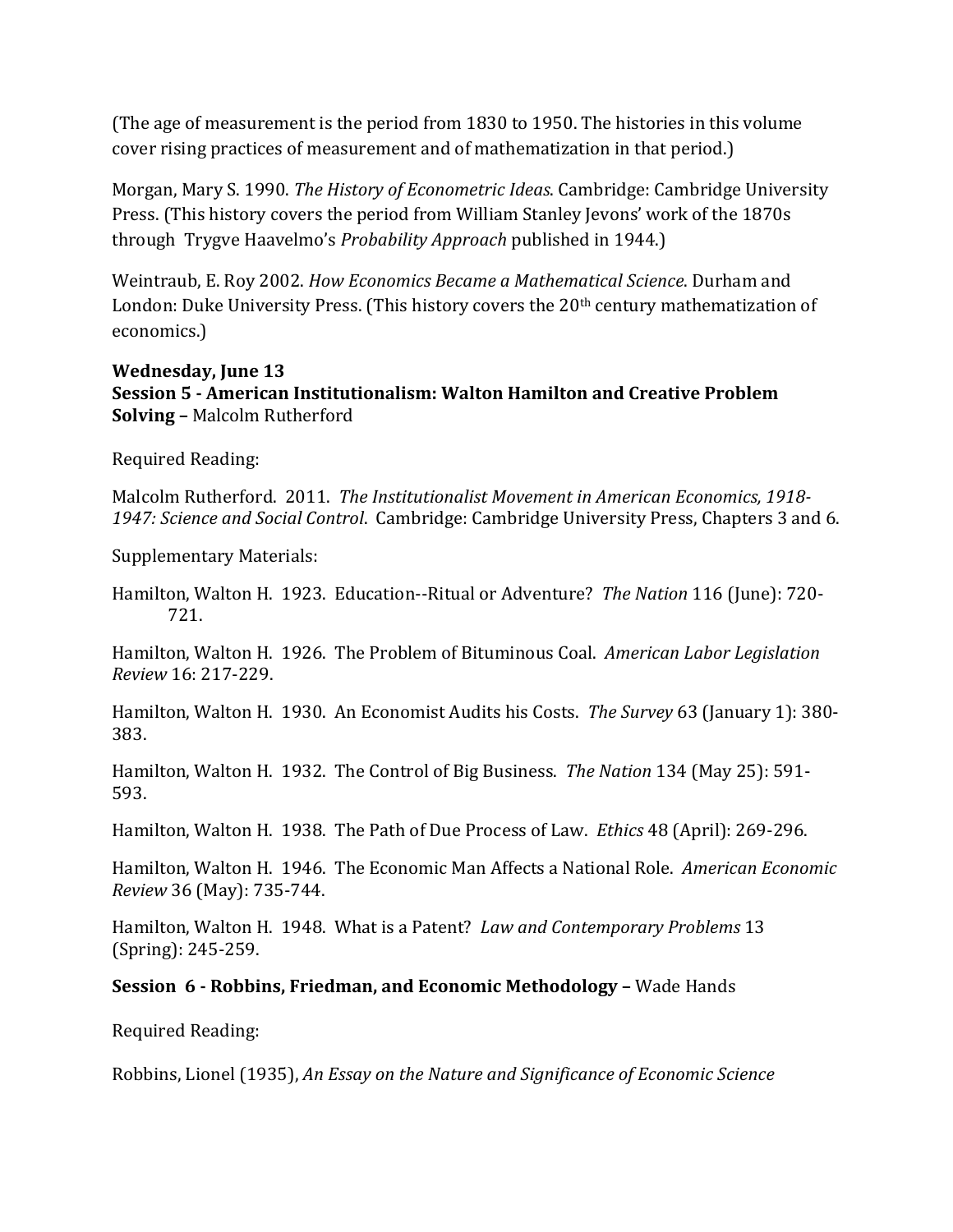**(excerpt in Chapter 3 of Daniel Hausman,** *The Philosophy of Economics: An Anthology***, 3<sup>rd</sup>** Edition, CUP, 2008)

Friedman, Milton (1953) "The Methodology of Positive Economics" (excerpt in Chapter 7 of Daniel Hausman, *The Philosophy of Economics: An Anthology*, 3<sup>rd</sup> Edition, CUP, 2008)

Supplementary Reading:

Hands, D. Wade (2009), "Effective Tension in Robbins's Economic Methodology." *Economica*, 76, 831‐44. 

Mäki, Uskali (2009), "Reading *the* Methodological Essay in Twentieth-Century Economics: Map of Multiple Perspectives," in *The Methodology of Positive Economics: Reflections on the Milton Friedman Legacy*, U. Mäki (ed.), CUP, 47-67.

Hands, D. Wade (2001), "The Methodological Tradition in Economics," in *Reflection Without Rules: Economic Methodology and Contemporary Science Theory*, CUP, Chapter 2, pp. 13‐69. 

#### **Thursday, June 14 Session 7 - Interwar Metrics - Marcel Boumans**

Required Reading: 

Ragnar Frisch 1933. Editorial. *Econometrica* 1 (1): 1-4.

R. Frisch 1933. Propagation and Impulse Problems in Dynamic Economics. In *Economics Essays in Honour of Gustav Cassel*. London: Allen and Unwin, pp. 171‐75, 197‐205; excerpt. 

Eugen Slutzky 1937. The Summation of Random Causes as the Source of Cyclic Processes. *Econometrica* 5(2): 105-114 only.

Jan Tinbergen 1939a. Chapter I. Introduction. *Statistical Testing of Business Cycle Theories I: A Method and its Application to Investment Activity.* Geneva: League of Nations, pp. 11‐14. 

J. Tinbergen 1939b. Introduction. *Statistical Testing of Business Cycle Theories II: Business Cycles in the United States of America 1919‐1932*. Geneva: League of Nations, pp. 9‐20. 

John Maynard Keynes 1939. Professor Tinbergen's Method. *The Economic Journal* 49: 558‐ 568. 

J.M. Keynes 1940. Comment. The *Economic Journal* 50: 154-56.

Milton Friedman 1940. Review of Business Cycles in the United States of America, 1919-1932 by Jan Tinbergen. *American Economic Review* 30: 657‐660.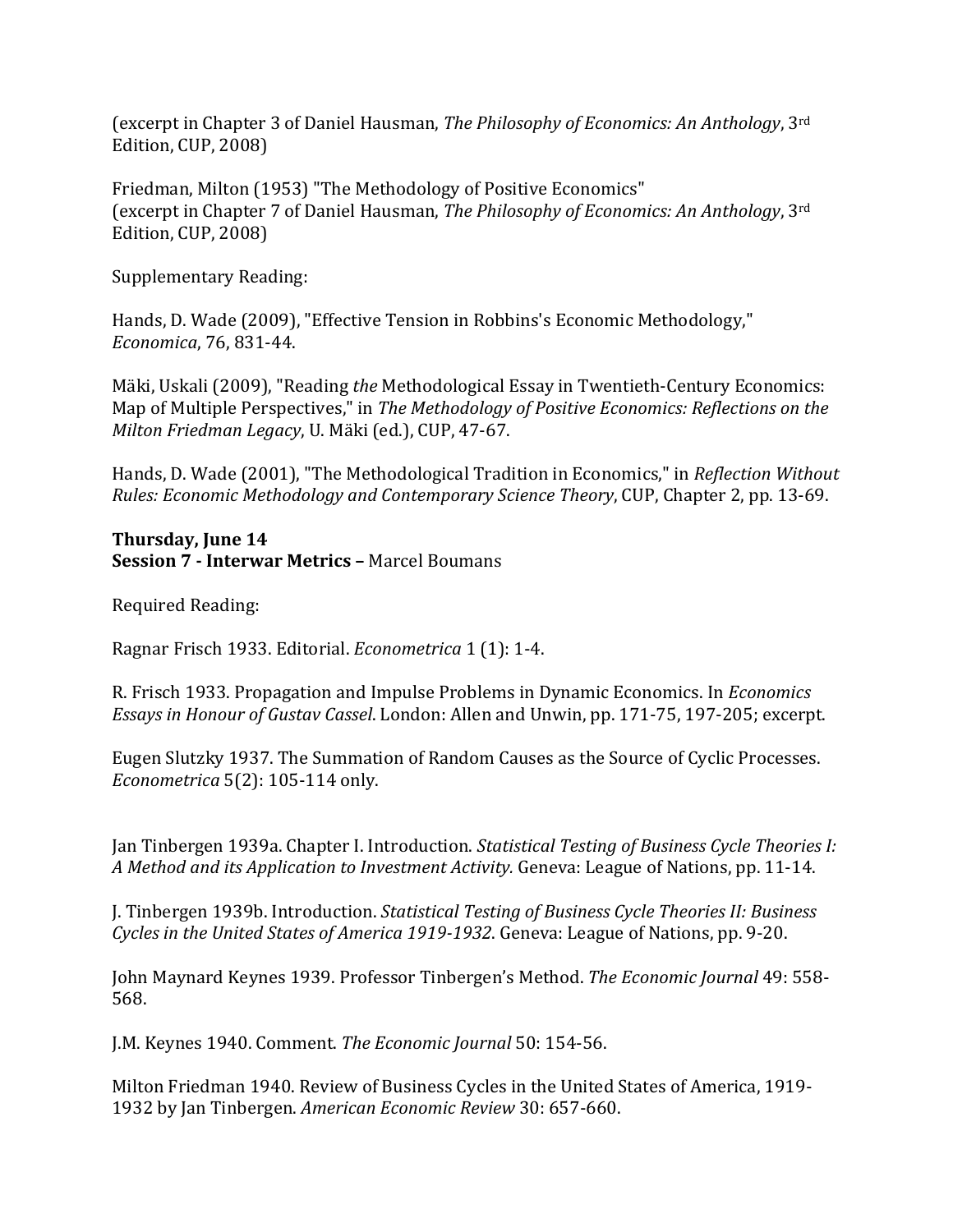Supplementary Reading: See session 4 supplementary reading

# **Session 8 ‐ Interwar Demand and Consumer Choice Theory: The Ordinal Revolution and Revealed Preference –** Wade Hands

Required Reading: 

Giocoli, Nicola (2003), "The Escape From Psychology," in *Modeling Rational Agents: From Interwar Economics to Early Modern Game Theory*, Edward Elgar, Chapter 2, pp. 41‐133. 

Samuelson, Paul A. (1938), "A Note on the Pure Theory of Consumer's Behavior," *Economica*, 5, 61‐71. 

Supplementary Reading:

Mirowski, Philip and Hands, D. Wade (1998), "A Paradox of Budgets: The Postwar Stabilization of American Neoclassical Demand Theory," in *From Interwar Pluralism to Postwar Neoclassicism* [Annual Supplement to History of Political Economy vol. 30], M. S. Morgan and M. Rutherford (eds.), Durham, NC: Duke University Press, 269-92.

Hands, D. Wade (2006), "Integrability, Rationalizability, and Path-Dependency in the History of Demand Theory," in *Agreement on Demand: Consumer Theory in the Twentieth Century*, P. Mirowski and D. W. Hands (eds.), Durham, NC: Duke University Press [Annual Supplement to History of Political Economy Vol. 38], 153-85.

Hands, D. Wade (2011), "Paul Samuelson and Revealed Preference Theory."

# **Friday, June 15 Session 9 ‐ Philosophy of Science and Economics: Positivism, Popper, and After –** Wade Hands

Required Reading: 

Hands, D. Wade (2001), "Positivism" and "Popperian Economic Methodology," in *Reflection Without Rules: Economic Methodology and Contemporary Science Theory*, CUP, pp. 70‐95 and pp. 274-304.

Supplementary Reading:

Blaug, Mark (1976), "Kuhn versus Lakatos, or Paradigms versus Research Programmes in the History of Economics," *History of Political Economy*, 7, 399-419.

Blaug, Mark (1994), "Why I Am Not a Constructivist: Confessions of an Unrepentant Popperian," in *New Directions in Economic Methodology*, R. Backhouse (ed.), Routledge, 109‐36.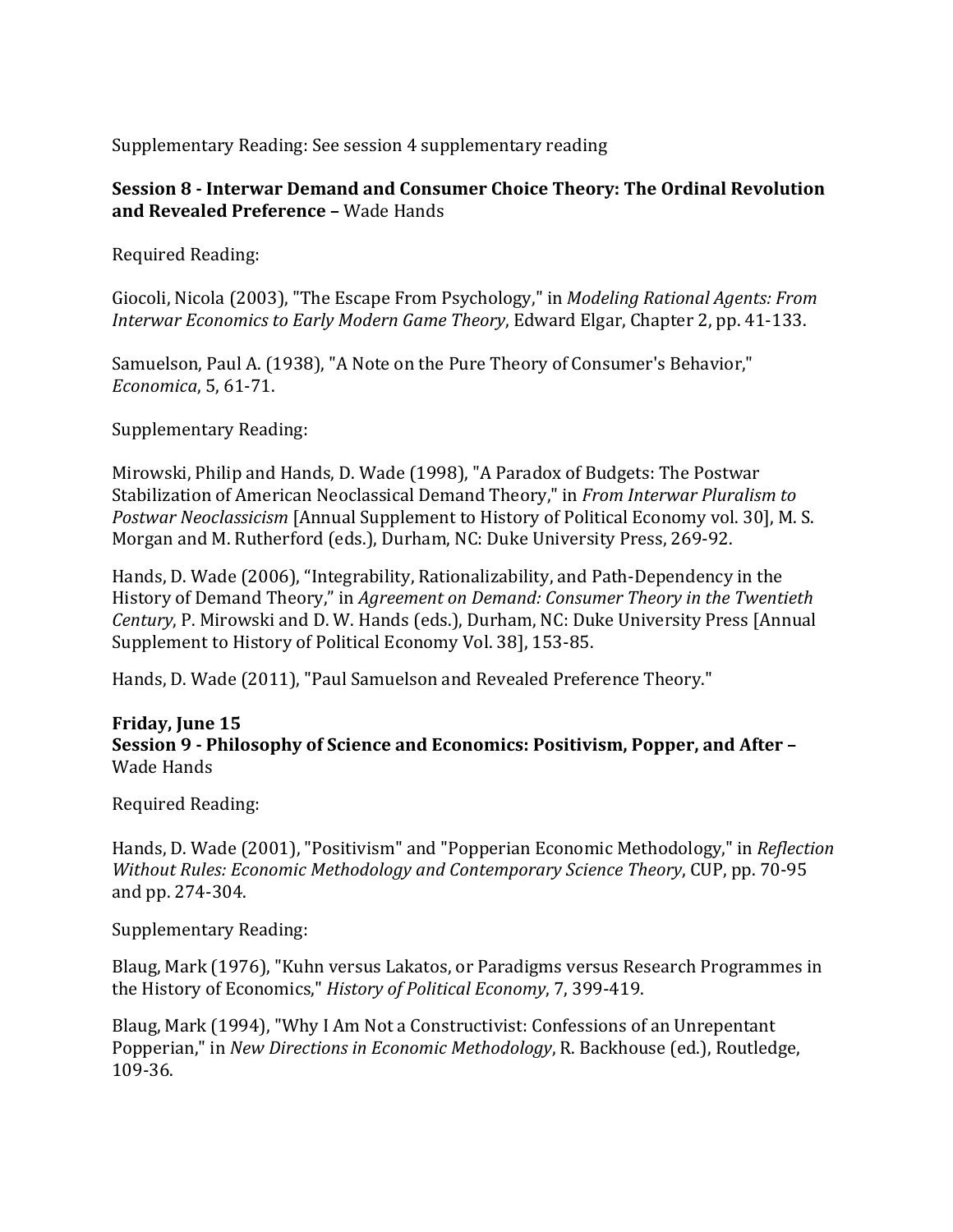Hands, D. Wade (2007), "2006 HES Presidential Address: A Tale of Two Mainstreams: Economics and Philosophy of Natural Science in the mid-Twentieth Century," *Journal of the History of Economic Thought*, 29, 1‐13. 

# **Monday, June 18 Session 10 ‐ The Interwar Period and the Austrians** ‐ Bruce Caldwell

Required Reading: 

Hayek, "Economics and Knowledge" [1937], reprinted in *Individualism and Economic Order* (Chicago: University of Chicago Press, 1948), chapter 2. (The entire book, henceforth IEO, is available online at mises.org, the website of the Mises Institute.)

HC, Chapter 10.

Caldwell, "Editor's Introduction" to F. A. Hayek, *The Road to Serfdom: Texts, Documents.* [1944] Chicago: University of Chicago Press, 2007.

Supplementary Reading:

Ludwig von Mises, "Economic Calculation in the Socialist Commonwealth," available online at the Mises Institute.

Oskar Lange, "On the Economic Theory of Socialism," in Benjamin Lippincott, ed. On The *Economic Theory of Socialism* (Minneapolis: University of Minnesota Press, 1938).

Hayek, "The Meaning of Competition" – Chapter 5, IEO

Hayek, "Socialist Calculation III: The Competitive 'Solution'" – Chapter 9, IEO

# **Session 11 – Game Theory 1: Oskar Morgenstern and Interwar Vienna** ‐ Rob Leonard

Required Reading: 

Leonard, Robert (2010) *Von Neumann, Morgenstern and the Creation of Game Theory* (Cambridge University Press), Ch. 8

Morgenstern, Oskar (1935), "Perfect Foresight and Economic Equilibrium", in Schotter, Andrew (ed.) (1976), *Selected Economic Writings of Oskar Morgenstern*, pp. 169-83. A translation, by Frank Knight (Univ. Chicago), of "Vollkommene Voraussicht und wirtschaftliches Gleichgewicht", Zeitschrift für Nationalökonomie 6, No. 3, pp. 337-57.

Supplementary Reading:

Neurath, Otto (1917), "The Conceptual Structure of Economic Theory and its Foundations", in Otto Neurath, *Economic Writings, Selections* 1904-1945, edited by Thomas Uebel and Robert S. Cohen, Dordrecht: Reidel, pp. 312- 341. Translation by Thomas Uebel of "Das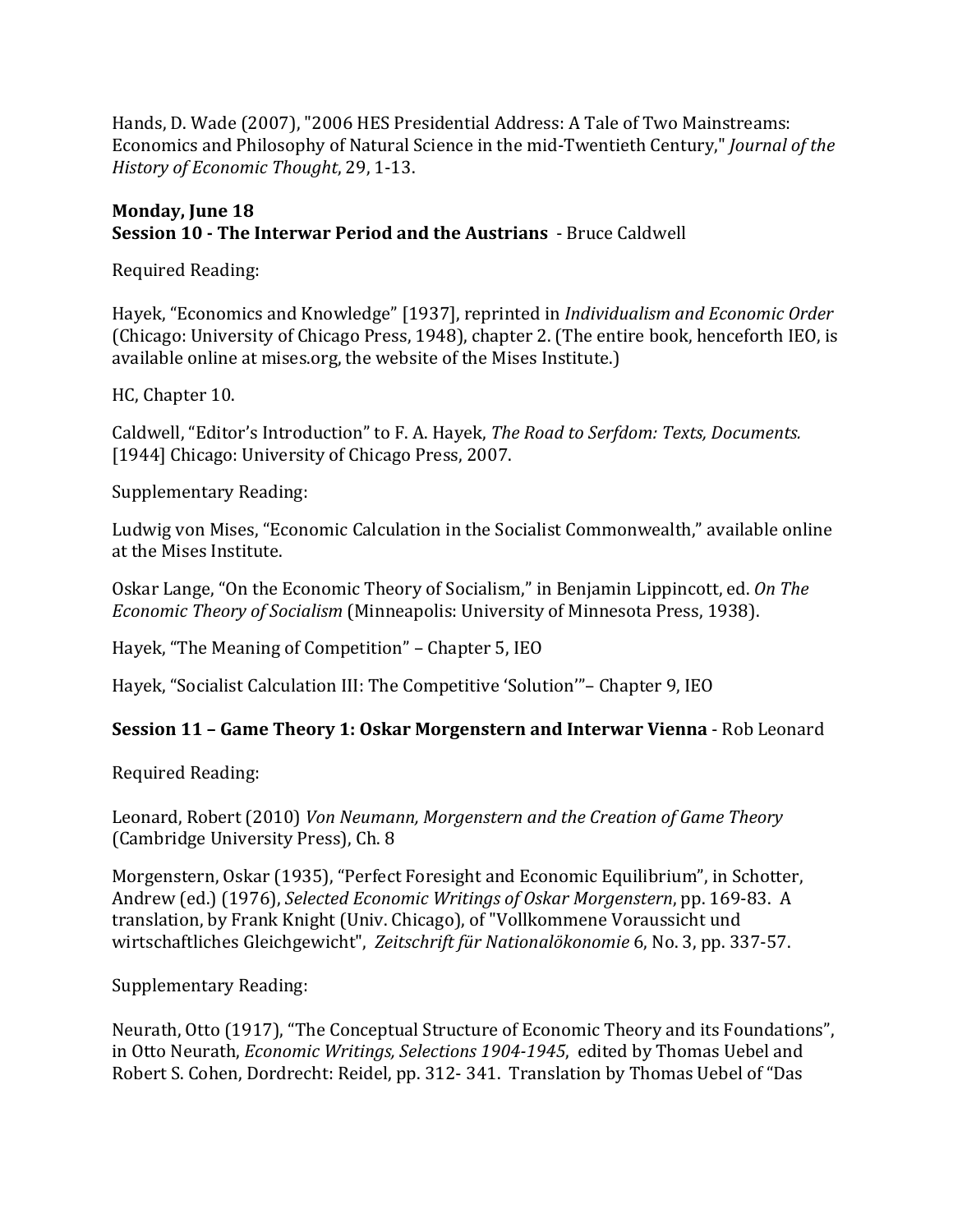Begriffsgebäube der Wirtschaftslehre und seine Grundlagen", *Zeitschrift für die gesamte Staatswissenschaft* 73, pp. 484‐520. 

Von Mises, Ludwig (1920) "Economic Calculation in the Socialist Commonwealth". Reprinted in Hayek, Friedrich (ed.) (1935), *Collectivist Economic Planning: Critical Studies on the Possibilities of Socialism*, London: Routledge and Sons. 

Mayer, Hans (1932), "The Cognitive Values of Functional Theories of Price: Critical and Positive Investigations Concerning the Price Problem" in Kirzner, Israel (ed.) (1994), *Classics in Austrian Economics*, Vol. II, pp. London: William Pickering, pp. 55 – 168 A translation of "Der Erkenntniswert der Funktionellen Preistheorien", in Die *Wirtschaftstheorie der Gegenwart,* Vol. II, pp. 147-239b, Vienna.

Hayek, Friedrich (1937), "Economics and Knowledge", *Economica*, New Series, Vol. 4, No. 13, pp. 33-54.

Leonard, Robert (2010) *Von Neumann, Morgenstern and the Creation of Game Theory* (Cambridge University Press), Ch. 7

### **Tuesday, June 19**

**Session 12 – The Background to Modern Macroeconomics (Before the 1930s) –** Kevin Hoover 

Required Reading: 

Irving Fisher, *The Purchasing Power of Money* (1911), chapter 3.

Don Patinkin, *Money, Interest, and Prices* (1956), notes E-G.

David Laidler, *Fabricating the Keynesian Revolution* (1999), excerpts from chapters 4 and 5.

Mary Morgan, *The History of Econometric Ideas* (1990), chapter 2. 

Supplementary Reading:

Primary Sources:

Hume, David, *Essays: Moral, Political, and Literary*, particularly (a) "Of Money," (b) "Of Interest," (c) "Of the Balance of Trade." (Classic book available in various editions. A fine one is edited by Eugene F. Miller, Indianapolis: LibertyClassics, and reprints an 1885 edition.) 

A. C. Pigou, "The Value of Money," *Quarterly Journal of Economics* 32(1), November 1917, 38‐65. 

John Maynard Keynes, *A Tract on Monetary Reform*. London: Macmillan, 1923. 

John Maynard Keynes*, A Treatise on Money*. London: Macmillan, 1930. 

Knut Wicksell, Interest and Prices, 1898.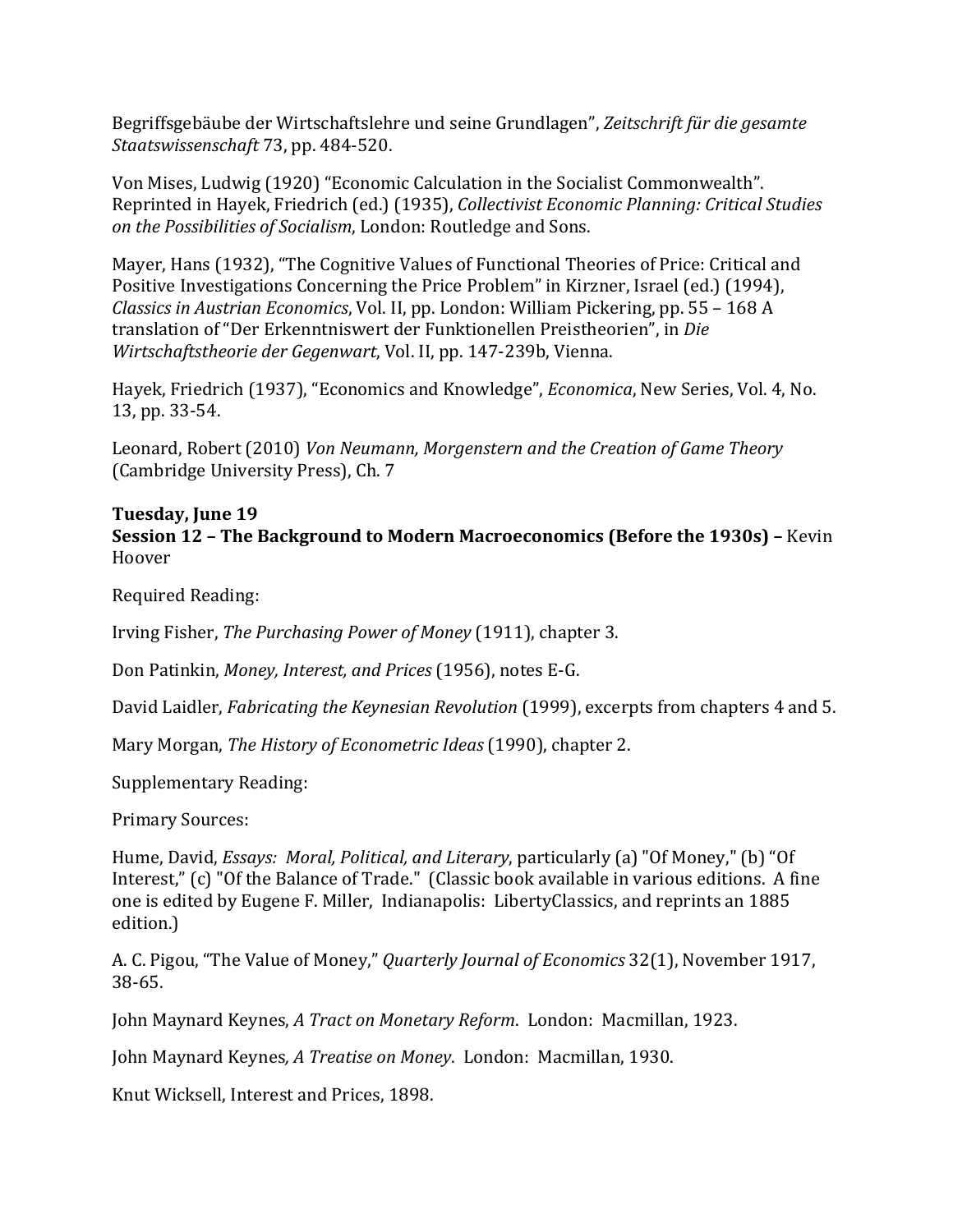Knut Wicksell, *Lectures* on *Political Economy*, vol. 1, 1901; vol. 2, 1906.

Secondary Sources:

Antoin Murphy, *The Genesis of Macroeconomics: New Ideas from Sir William Petty to Henry Thornton*. Oxford: Oxford University Press, 2009. 

Arie Arnon, *Monetary Theory and Policy from Hume and Smith to Wicksell: Money, Credit, and the Economy.* Cambridge: Cambridge University Press. 

Kevin D. Hoover, *Causality in Macroeconomics*, ch. 1. (Presents Hume's monetary theory and outlines its causal structure.)

# **Session 13 –Doing HET Research – Roy Weintraub and Craufurd Goodwin**

Craufurd Goodwin 2008. "Ecologist Meets Economics: Aldo Leopold, 1887‐1948*." Journal of the History of Economic Thought* 30 (4): 429‐452 

Simon Bowmaker 2012. Interview with E. Roy Weintraub in *The Art and Practice of Economic Research: Lessons from Leading Minds.* Northamption MA: Edward Elgar. 

4:30pm Presentation on Duke's Archival Holdings, the Economists' Papers Project, Rare Book Room- Perkins Library

#### **Wednesday, June 20 Session 14 – Game Theory 2: From Chess to the Social Order with John von Neumann** ‐Rob Leonard

Required Reading: 

Leonard, Robert (2010) *Von Neumann, Morgenstern and the Creation of Game Theory* (Cambridge University Press), Chs. 1 and 9

Supplementary Reading:

Lasker, Emanuel (1907) *Struggle*, University of Michigan Library Reprint (available on Amazon). Translation of *Kampf* (New York: Lasker's Publishing Co., 1907), reprinted in 2001 by Berlin-Brandenburg: Potsdam, with foreword by Lothar Schmid.

Von Neumann, John (1928), "Zur Theorie der Gesellschaftsspiele", *Mathematische Annalen*, 100:pp. 295-320; trans. by S. Bargmann as "On the Theory of Games of Strategy", *Contributions to the theory of games,* Vol. 4, Eds. Albert Tucker and R. Duncan Luce (Princeton: Princeton U. Press, 1959), pp. 13-42.

Von Neumann, John and Oskar Morgenstern (1944), *Theory of Games and Economic Behavior*, Princeton University Press, Ch. 1.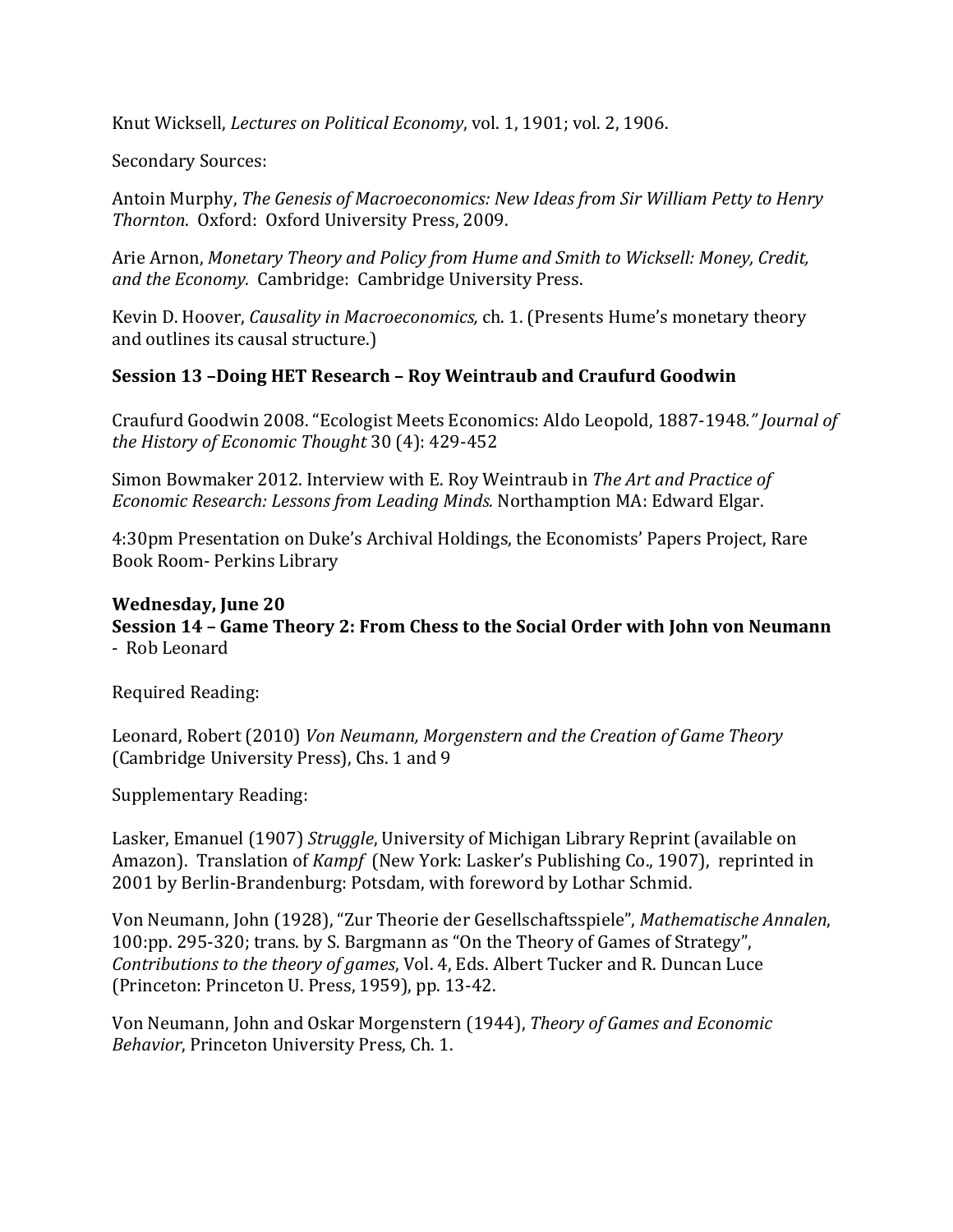### **Session 15 - Postwar metrics –** Marcel Boumans

Required Reading: 

Arthur F. Burns and Wesley C. Mitchell 1946. Chapter I. Working Plans. *Measuring Business Cycles*. New York: NBER, pp. 3-17 only.

Tjalling C. Koopmans 1947. Measurement without Theory. *Review of Economic Statistics* 29  $(3): 161-172.$ 

Rutledge Vining 1949. Koopmans on the Choice of Variables to Be Studied and of Methods of Measurement. *The Review of Economic and Statistics* 31(2): 77‐86. 

Hendry, David F. 1980. Econometrics – Alchemy or Science? Economica 47(188): 387-398 (extract). 

Edward C. Prescott 2001. Business Cycle Research: Methods and Problems. In Lionello F. Punzo (ed.), *Cycles, Growth and Structural Change*. London: Routledge. pp. 283‐300. 

#### **Thursday, June 21 Session 16 – Keynes and His Critics (The 1930s)** ‐ Kevin Hoover

Required Reading: 

J.M. Keynes, *The General Theory of Employment Interest and Money* (1936), excerpts. 

David Laidler, *Fabricating the Keynesian Revolution* (1999), chapter 2.

J.R. Hicks, "Mr. Keynes and the Classics: A Suggested Interpretation," *Econometrica* 5(2), 147‐159. 

Supplementary Reading:

Primary Sources: 

John R. Hicks, *Value and Capital*, 2nd edition. Oxford: Clarendon Press, 1946.

Friedrich A. Hayek, *Monetary Theory and the Trade Cycle*, 1929. 

Friedrich A. Hayek, *Prices and Production*, 1931. 

Secondary Sources:

Peter Clarke, *The Keynesian Revolution in the Making*, 1924‐1936. Oxford: Oxford University Press. 

Alan Coddington, *Keynesian Economics: The Search for First Principles*. London: Unwin Hyman, 1984.

Alvin Hansen, *A Guide to Keynes*. New York: McGraw-Hill, 1953.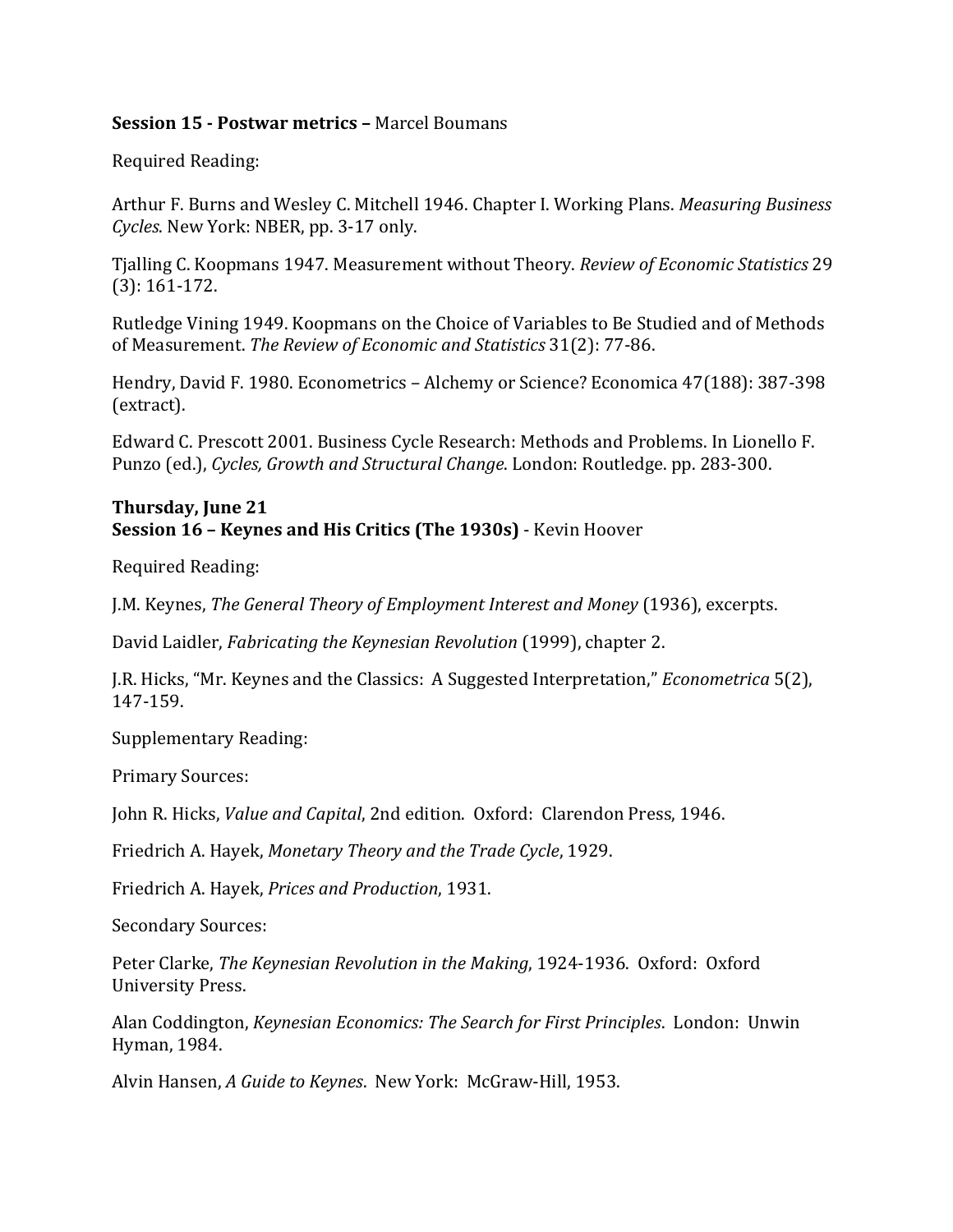Kevin D. Hoover, "Relative Wages, Rationality and Involuntary Unemployment in Keynes's Labor Market," *History of Political Economy* 27(4), 1995, 653-85.

Kevin D. Hoover, "Is There a Place for Rational Expectations in Keynes's General Theory? in G.C. Harcourt and P.A. Riach, editors. *Keynes's General Theory: A Second Edition*. London: Routledge, 1997. (Useful for discussion of the relationship of Keynes's notion of uncertainty to his macroeconomics.)

Bradley Bateman, *Keynes' Uncertain Revolution.* Ann Arbor: University of Michigan Press, 1996. 

# **Session 17 ‐ Hayek's Postwar Contributions –** Bruce Caldwell

Required Reading: 

Hayek, "The Use of Knowledge in Society" Chapter 4, IEO.

Hayek, "The Theory of Complex Phenomena" [1964], reprinted in *Studies in Philosophy*, *Politics and Economics* (Chicago: University of Chicago Press, 1967), pp. 22-42.

HC, Chapter 13.

Supplementary Reading:

Hayek, "Individualism: True and False," Chapter 1, IEO

Hayek, "The Errors of Constructivism"[1970], reprinted in *New Studies in Philosophy*, *Politics, Economics and the History of Ideas* (Chicago: University of Chicago Press, 1978), pp. 3‐22. 

Hayek, "The Pretence of Knowledge" [1975], reprinted in *New Studies*, pp. 23-34. [This is Hayek's Nobel address.]

**7:00pm** Closing Dinner -Tyler's Tap Room, Durham

### **Friday, June 22**

**Sessions 18 – Macroeconometrics and The New Economics (1930‐1950)**‐ Kevin Hoover 

Required Reading: 

Frisch, Ragnar, "Propagation Problems and Impulse Problems in Dynamic Economics," in *Economic Essays in Honor of Gustav Cassel* (1933) [The whole paper is relevant, but don't get bogged down in the mathematical details].

Mary Morgan, *The History of Econometric Ideas* (1990), chapter 4. 

Lawrence Klein, *The Keynesian Revolution* (1947), excerpts.

Lerner, Abba, "Functional Finance and the Federal Debt," Social Research (1943), excerpts.